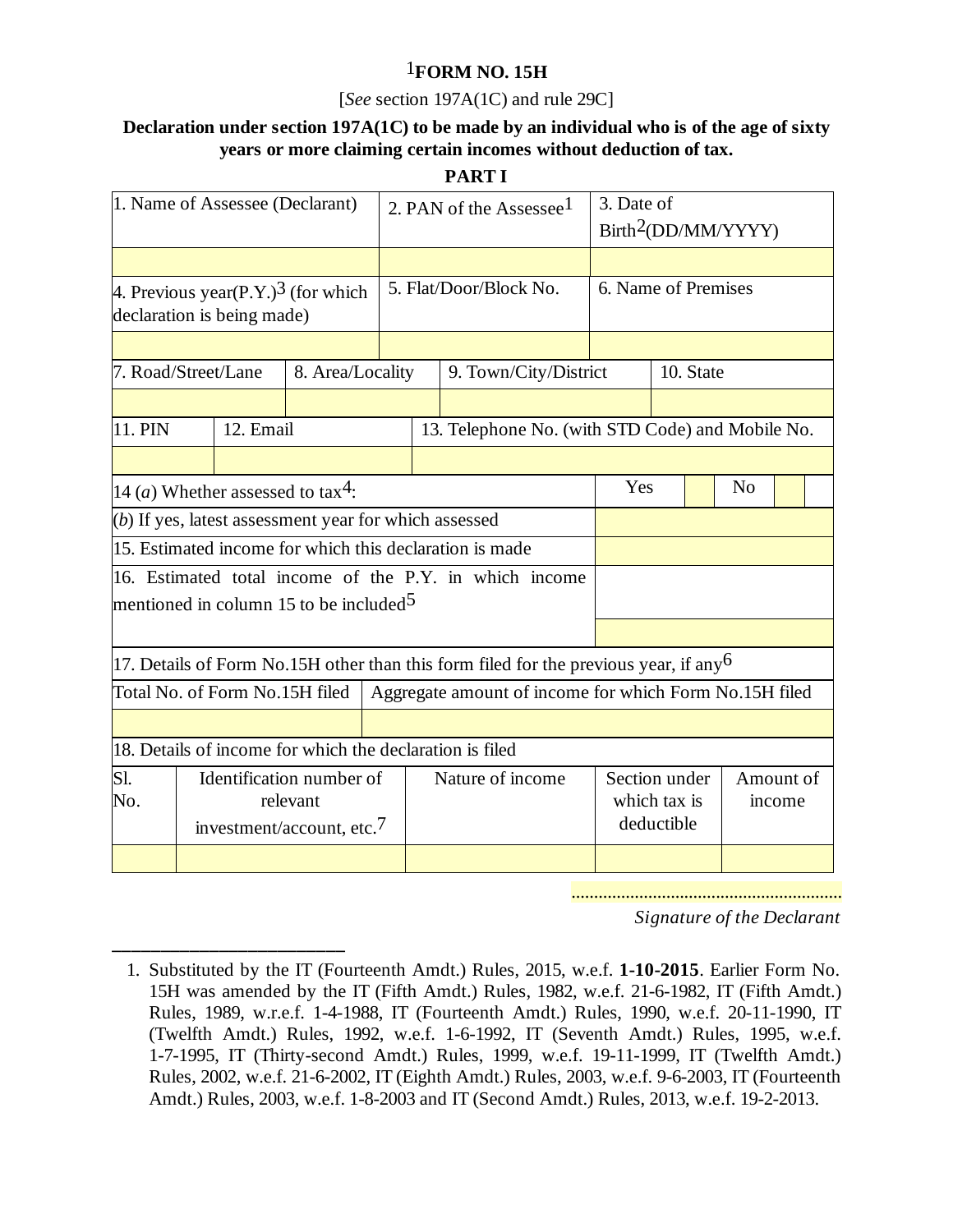# *Declaration/Verification*8

I ....................................................... do hereby declare that I am resident in India within the meaning of section 6 of the Income-tax Act, 1961. I also hereby declare that to the best of my knowledge and belief what is stated above is correct, complete and is truly stated and that the incomes referred to in this form are not includible in the total income of any other person under sections 60 to 64 of the Income-tax Act, 1961. I further declare that the tax on my estimated total income including \*income/incomes referred to in column 15 \*and aggregate amount of \*income/incomes referred to in column 17 computed in accordance with the provisions of the Income-tax Act, 1961, for the previous year ending on ..................................... relevant to the assessment year ..................................... will be *nil*.

*Place: ...................................... .................................................................*

*Date: ....................................... Signature of the Declarant*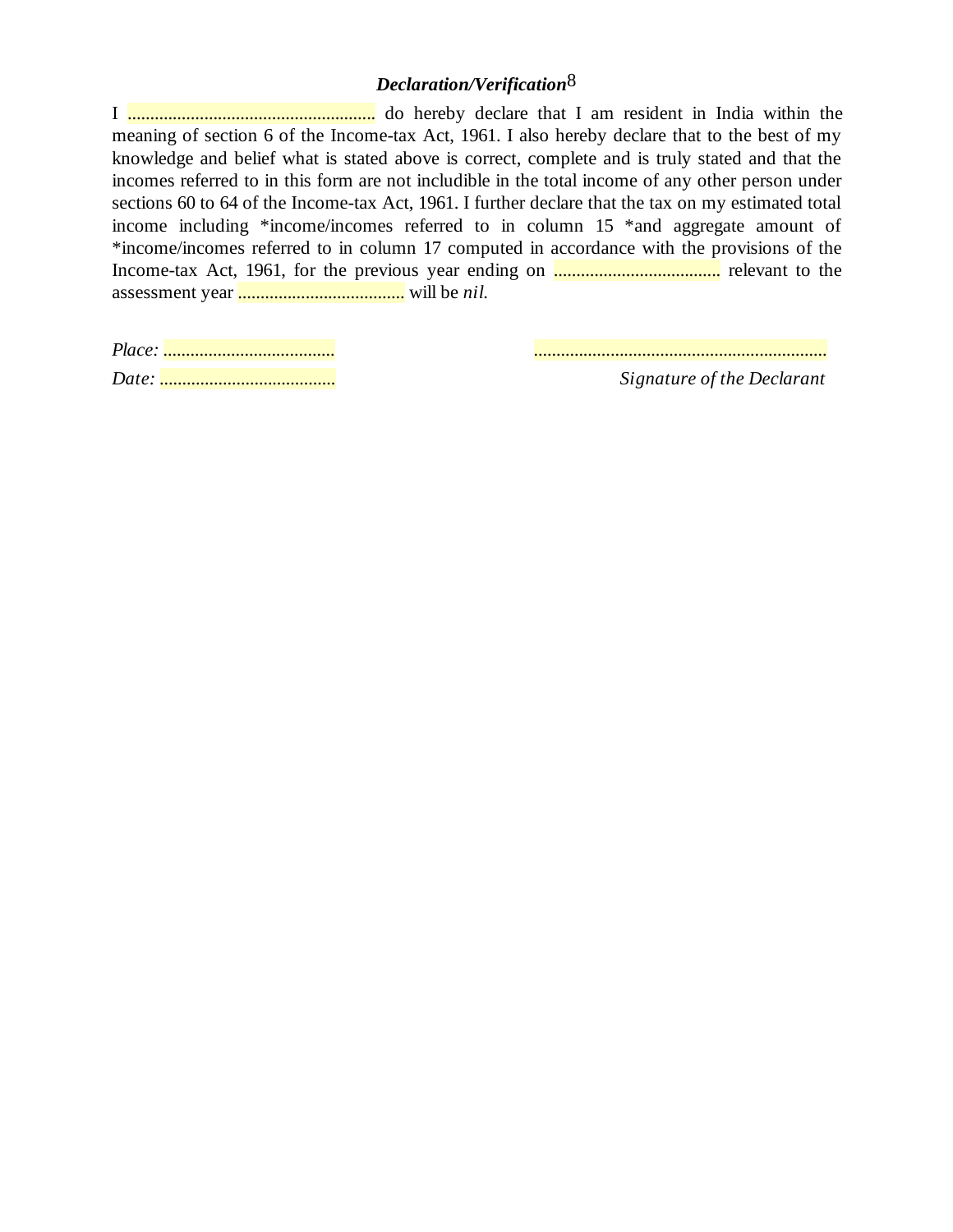### **PART II**

## **[To be filled by the person responsible for paying the income referred to in column 15 of Part I]**

| 1. Name of the person responsible for paying             |                                                    |                                                                     | 2. Unique Identification No. <sup>9</sup> |                               |  |
|----------------------------------------------------------|----------------------------------------------------|---------------------------------------------------------------------|-------------------------------------------|-------------------------------|--|
|                                                          |                                                    |                                                                     |                                           |                               |  |
| 3. PAN of the person<br>4. Complete Address              |                                                    |                                                                     |                                           | 5. TAN of the person          |  |
| responsible for paying                                   |                                                    |                                                                     |                                           | responsible for paying        |  |
|                                                          |                                                    |                                                                     |                                           |                               |  |
| 6. Email                                                 | 7. Telephone No. (with STD Code)<br>and Mobile No. |                                                                     |                                           | 8. Amount of income paid $10$ |  |
|                                                          |                                                    |                                                                     |                                           |                               |  |
| 9. Date on which Declaration is received<br>(DD/MM/YYYY) |                                                    | 10. Date on which the income has been<br>paid/credited (DD/MM/YYYY) |                                           |                               |  |
|                                                          |                                                    |                                                                     |                                           |                               |  |

*Place: ....................................... ...................................................................................*

*Date: ....................................... Signature of the person responsible for paying the income referred to in column 15 of Part I*

\*Delete whichever is not applicable.

1. As per provisions of section 206AA(2), the declaration under section 197A(1C) shall be invalid if the declarant fails to furnish his valid Permanent Account Number (PAN).

2. Declaration can be furnished by a resident individual who is of the age of 60 years or more at any time during the previous year.

3. The financial year to which the income pertains.

4. Please mention "Yes" if assessed to tax under the provisions of Income-tax Act, 1961 for any of the assessment year out of six assessment years preceding the year in which the declaration is filed.

5. Please mention the amount of estimated total income of the previous year for which the declaration is filed including the amount of income for which this declaration is made.

6. In case any declaration(s) in Form No. 15H is filed before filing this declaration during the previous year, mention the total number of such Form No. 15H filed along with the aggregate amount of income for which said declaration(s) have been filed.

7. Mention the distinctive number of shares, account number of term deposit, recurring deposit, National Savings Schemes, life insurance policy number, employee code, etc.

8. Before signing the declaration/verification, the declarant should satisfy himself that the information furnished in this form is true, correct and complete in all respects. Any person making a false statement in the declaration shall be liable to prosecution under section 277 of the Income-tax Act, 1961 and on conviction be punishable—

 (*i*) in a case where tax sought to be evaded exceeds twenty-five lakh rupees, with rigorous imprisonment which shall not be less than six months but which may extend to seven years